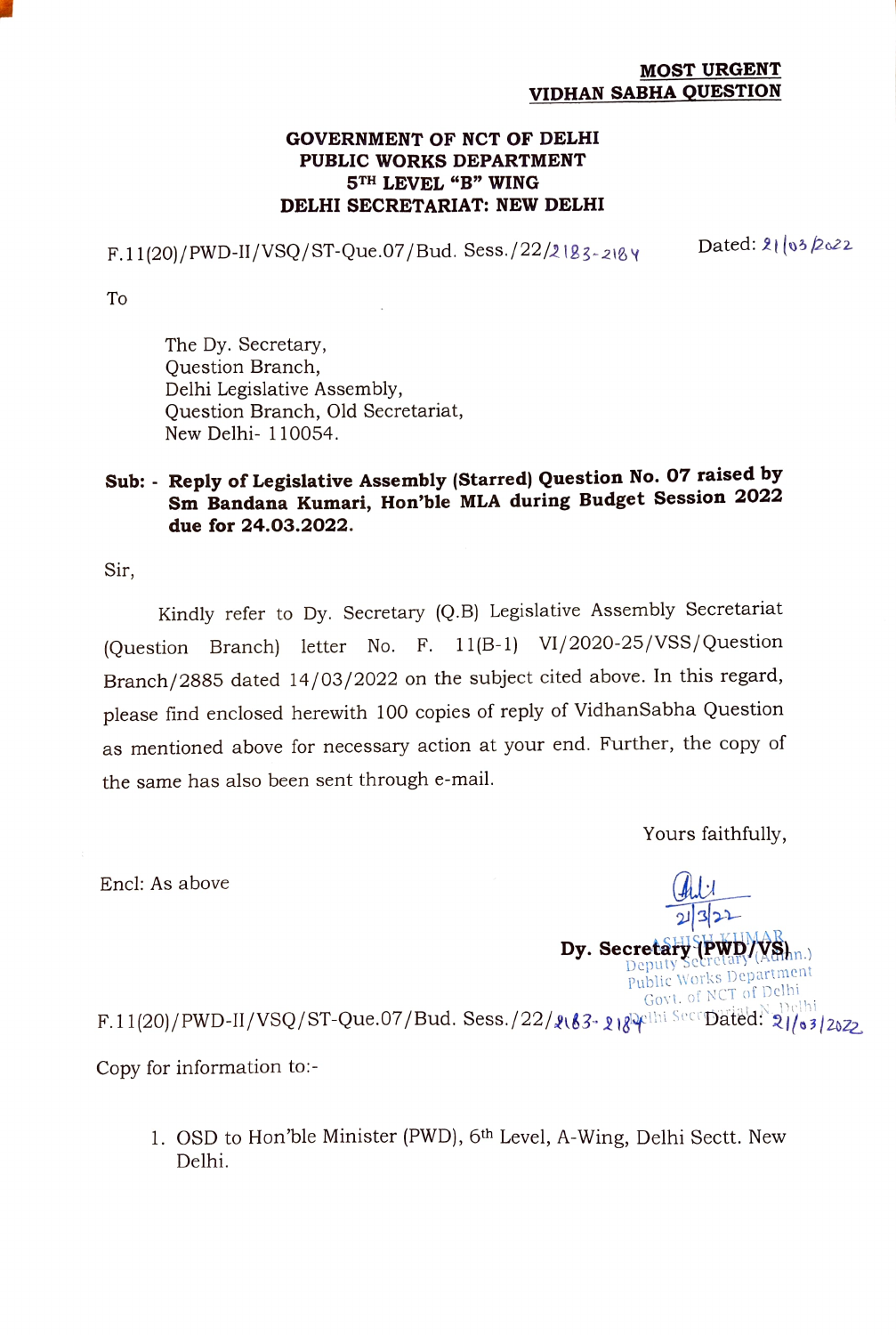## विभाग का नामः लोक निर्माण विभाग, दिल्ली सरकार विभाग का पताः तीसरा तल, ए-विंग, एम.एस.ओ बिल्डिंग, आई.टी.ओ. इन्द्रप्रस्थ संपदा, नई दिल्ली-110002

तारांकित प्रश्न संख्याः 07 दिनांकः 24.03.2022 

| क्र0सं0  | प्रश्न                                                                                                                                                                                                                                                                                 | उत्तर                                                                                                                                                                                                                                                                                                                                                                                                                                                                                                                                     |
|----------|----------------------------------------------------------------------------------------------------------------------------------------------------------------------------------------------------------------------------------------------------------------------------------------|-------------------------------------------------------------------------------------------------------------------------------------------------------------------------------------------------------------------------------------------------------------------------------------------------------------------------------------------------------------------------------------------------------------------------------------------------------------------------------------------------------------------------------------------|
| क)       | सत्य है<br>कि<br>क्या<br>यह<br>विभाग<br>ने<br>हरियाणा<br>शालीमार बाग विधानसभा<br>के<br>हैदरपुर<br>क्षेत्र<br>मेंआरडी55035 पर<br>पुल<br>केपुननिर्माण हेतु अपने पत्र<br>संख्या<br>2497-99 / 97-डब्ल्यू<br>दिनांक28.07.2021 के द्वारा<br>2.10 करोड़ रुपए का<br>एस्टीमेट प्रस्तुत किया है; | यह सत्य है कि हरियाणा सिचाई विभाग के द्वारा पुल के<br>पुननिर्माण कार्य का अनुमान (अनुमानित लागत रू 2.10<br>करोड), माननीय विधायक श्रीमती बंदना कुमारी को<br>संबोधित करके भेजा गया था। माननीय विधायक ने इस<br>अनुमान को प्रमुख अभियंता, लोक निर्माण विभाग को भेजा<br>है। जिस जगह पर पुल का निर्माण होना है वह जमीन<br>हरियाणा सरकार के अधीन है। जिस जगह पुल बनाया<br>जाना है इसका कार्यक्षेत्र लोक निर्माण विभाग के अधीन<br>नही है।इस जगह के एक तरफ एम.सी.डी की सड़क है<br>एवं दूसरी तरफ डी.डी.ए की सड़क है। यह अनुमान अभी<br>विचाराधीन है। |
| ख)<br>ग) | इस कार्य की वर्तमान<br>रिथति का विवरण;<br>संबंध में अनेक पत्र,<br>अनुरमारक लिखेऔर<br>माननीय मुख्यमंत्रीसे बैठक<br>किए जाने के बाद भी इस<br>कार्य को पूरा किए जाने में<br>होने वाले विलंब<br>का<br>कारण;                                                                                | उपरोक्त 'क' के अनुसार।<br>स्थानीय विधायक द्वारा इस उपरोक्त 'क' के अनुसार।                                                                                                                                                                                                                                                                                                                                                                                                                                                                 |
| घ)       |                                                                                                                                                                                                                                                                                        | यह कार्य कब तक पूरा हो उिपरोक्त 'क' के अनुसार।                                                                                                                                                                                                                                                                                                                                                                                                                                                                                            |
|          | जाएगा;                                                                                                                                                                                                                                                                                 | 11F                                                                                                                                                                                                                                                                                                                                                                                                                                                                                                                                       |